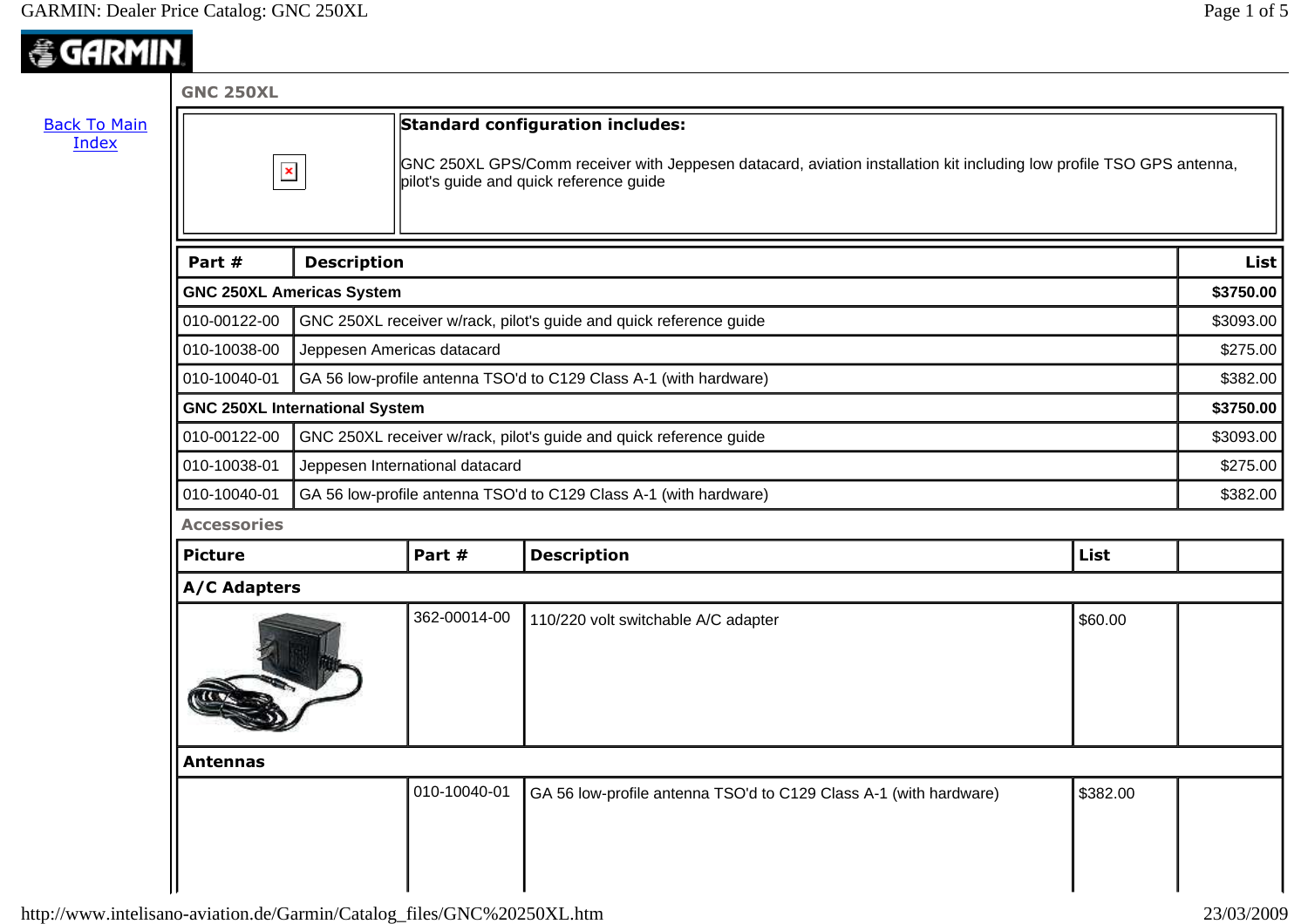| Price Catalog: GNC 250XL |              |                                                                                       |          | Page 2 of 5 |
|--------------------------|--------------|---------------------------------------------------------------------------------------|----------|-------------|
| GARMIN<br>as wer twent   |              |                                                                                       |          |             |
| <b>GARMIN</b>            | 010-10040-02 | GA 56 low-profile antenna TSO'd to C129 Class A-1 (with hardware and<br>flange mount) | \$382.00 |             |
| <b>Battery Packs</b>     |              |                                                                                       |          |             |
|                          | 010-10074-00 | Remote battery pack                                                                   | \$306.82 |             |
| <b>Cables</b>            |              |                                                                                       |          |             |
|                          | 320-00003-00 | 15ft low-loss aviation antenna extension cable (with right angle BNC<br>connector)    | \$115.90 |             |
|                          | 320-00003-02 | 30ft low-loss aviation antenna extension cable (with right angle BNC<br>connector)    | \$204.55 |             |
| <b>Connectors</b>        |              |                                                                                       |          |             |
|                          |              |                                                                                       |          |             |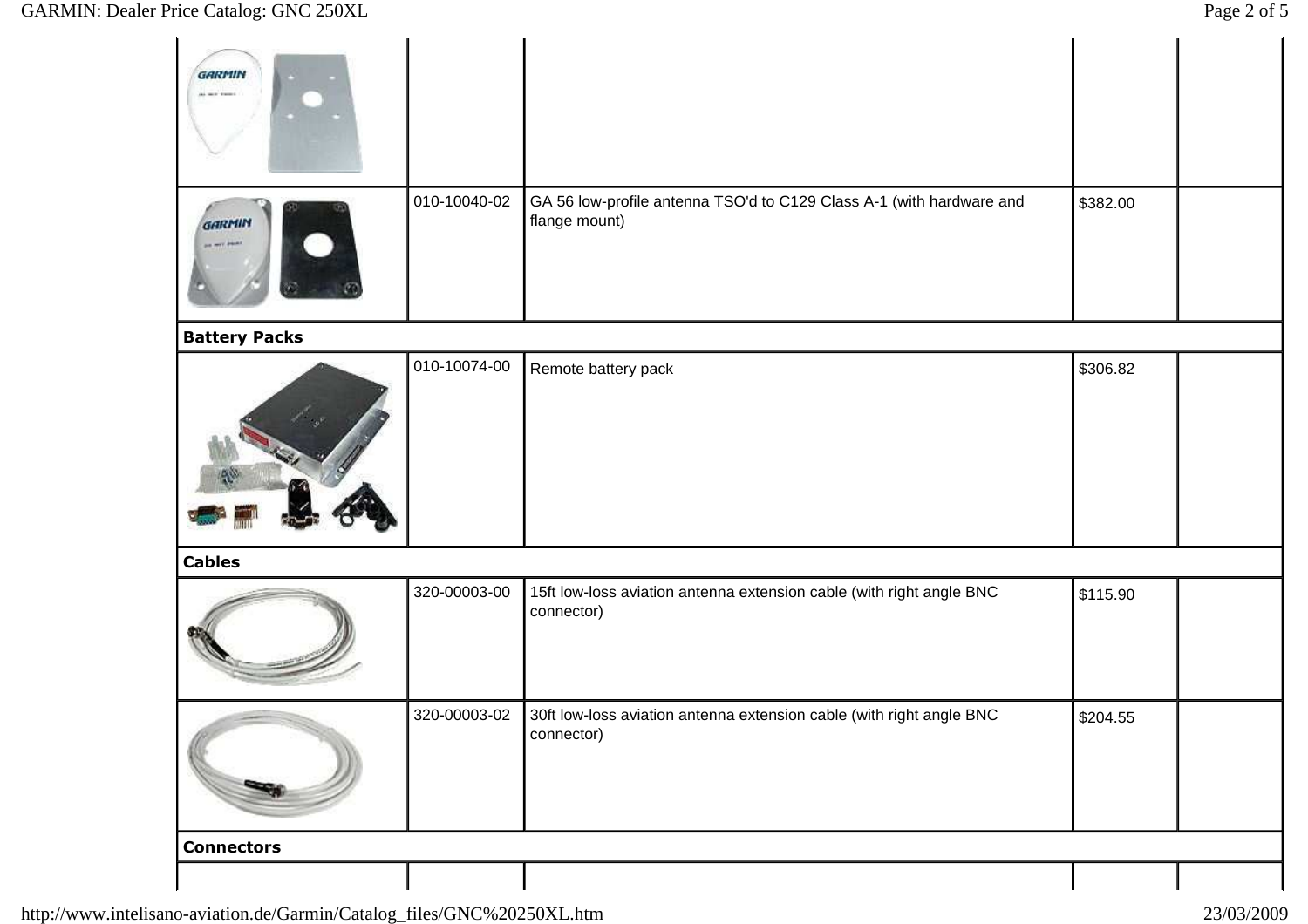## GARMIN: Dealer Price Catalog: GNC 250XL

|                           | 011-00313-00 | Connector kit                     | \$60.00  |
|---------------------------|--------------|-----------------------------------|----------|
| <b>Converters</b>         |              |                                   |          |
|                           | 010-10057-00 | 28 volt to 14 volt down converter | \$300.00 |
| Jeppesen Database Updates |              |                                   |          |
|                           | 010-10038-00 | Jeppesen Americas datacard        | \$275.00 |
|                           | 010-10038-01 | Jeppesen International datacard   | \$275.00 |
| <b>Manuals</b>            |              |                                   |          |
|                           | 190-00067-60 | GNC 250XL pilot's guide           | \$8.00   |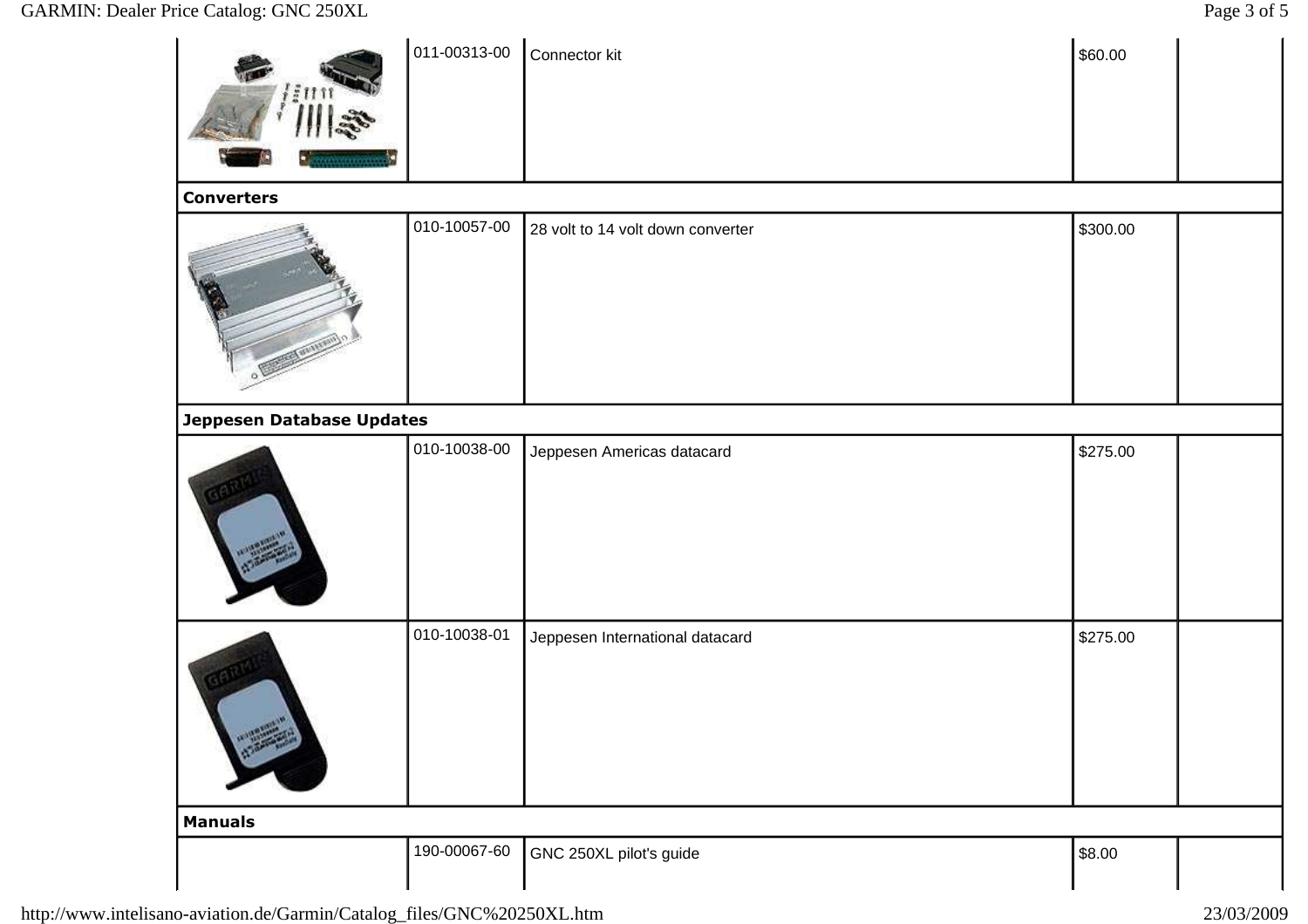| Price Catalog: GNC 250XL                                             |              |                                         |          | Page 4 of 5 |
|----------------------------------------------------------------------|--------------|-----------------------------------------|----------|-------------|
| GNC 250XL<br>4.040001                                                |              |                                         |          |             |
| $\pmb{\times}$                                                       | 190-00067-61 | GNC 250XL quick reference guide         | \$4.50   |             |
| <b>&amp; GARMIN</b><br>GNC DISGNC DOMAGES INCL.<br>ENCLUATION HANGAL | 190-00067-62 | GPS 150XL/250/250XL installation manual | \$7.00   |             |
| <b>Mounting Racks</b><br><b>CONTE</b><br>$\frac{1}{2}$               | 011-00154-00 | Mounting rack (without connector kit)   | \$164.00 |             |
| <b>Other</b>                                                         |              |                                         |          |             |
|                                                                      | 010-10032-03 | User datacard (blank)                   | \$100.00 |             |